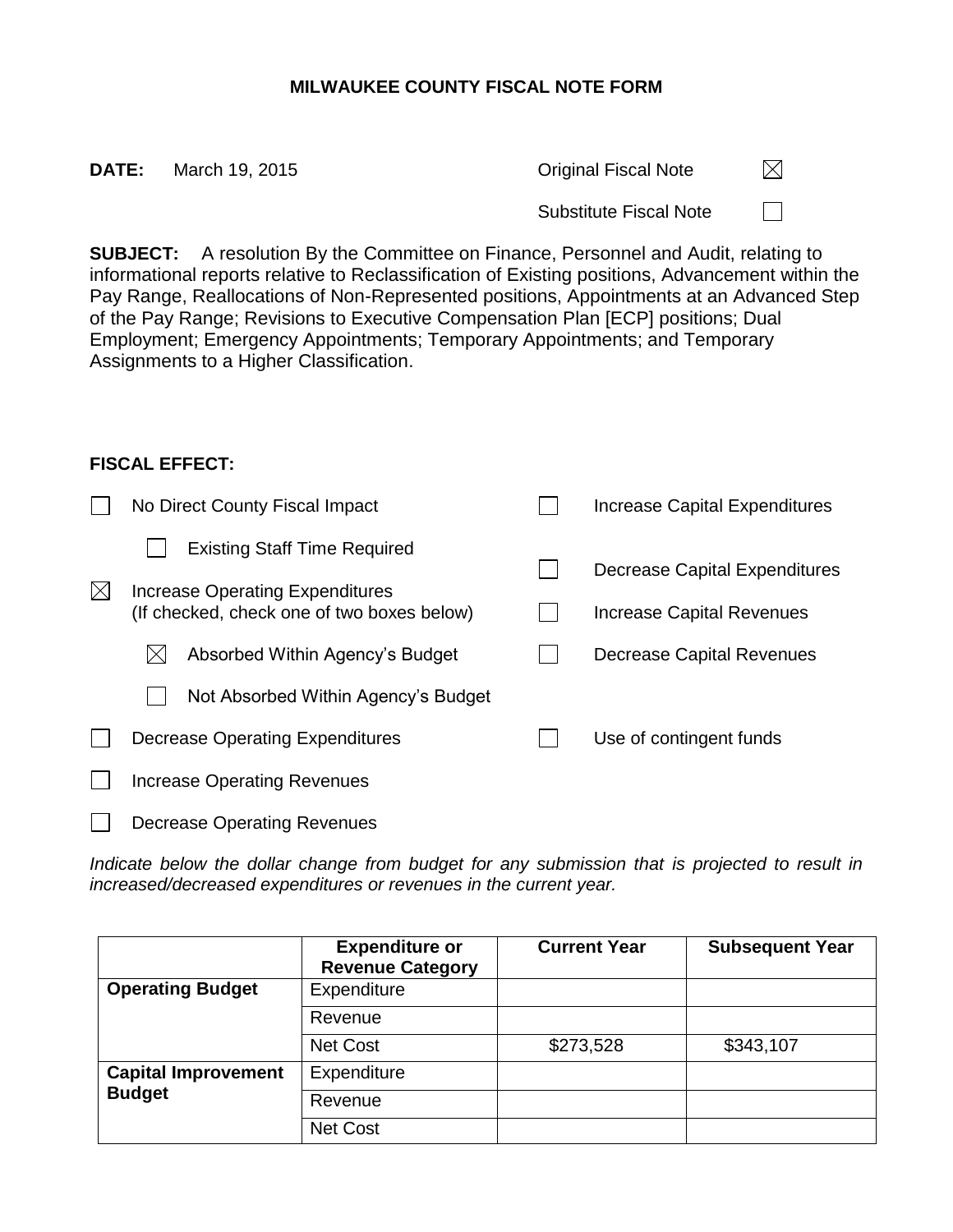## **DESCRIPTION OF FISCAL EFFECT**

## **In the space below, you must provide the following information. Attach additional pages if necessary.**

- A. Briefly describe the nature of the action that is being requested or proposed, and the new or changed conditions that would occur if the request or proposal were adopted.
- B. State the direct costs, savings or anticipated revenues associated with the requested or proposed action in the current budget year and how those were calculated.<sup>1</sup> If annualized or subsequent year fiscal impacts are substantially different from current year impacts, then those shall be stated as well. In addition, cite any one-time costs associated with the action, the source of any new or additional revenues (e.g. State, Federal, user fee or private donation), the use of contingent funds, and/or the use of budgeted appropriations due to surpluses or change in purpose required to fund the requested action.
- C. Discuss the budgetary impacts associated with the proposed action in the current year. A statement that sufficient funds are budgeted should be justified with information regarding the amount of budgeted appropriations in the relevant account and whether that amount is sufficient to offset the cost of the requested action.If relevant, discussion of budgetary impacts in subsequent years also shall be discussed. Subsequent year fiscal impacts shall be noted for the entire period in which the requested or proposed action would be implemented when it is reasonable to do so (i.e. a five-year lease agreement shall specify the costs/savings for each of the five years in question). Otherwise, impacts associated with the existing and subsequent budget years should be cited.
- D. Describe any assumptions or interpretations that were utilized to provide the information on this form.
- A. Approval of this resolution will approve the recommended reclassifications submitted by the Department of Human Resources in various cycles since December 2013 that have been rejected by the County Board. These rejections have been contained in File Nos. 13- 946, 14-17, 14-508, 14-570, 14-706, 14-807, 14-927, and 15-72. A recent list submitted by the Department of Human Resources reflects 99 positions that have been rejected and have a fiscal impact, however there are several additional affected positions that have no fiscal impact.
- B. The Department of Human Resources estimates that the full year cost of the rejected reclassifications is \$343,107. This equates to \$13,196 per pay period. The resolution would approve the reclassifications effective Pay Period 9, beginning April 12, 2015. Therefore, the full year fiscal impact is reduced to reflect that eight of the 26 pay periods have passed, leaving 18 pay periods remaining, or \$237,528. (\$13,196 x 18 = \$237,528) Therefore, the anticipated fiscal impact for 2015 is approximately \$237,528. The Department of Administrative Services – Performance, Strategy and Budget (DAS-PSB) indicated that funds have been allocated within departmental budgets to cover the cost of these reclassifications. DAS-PSB also previously reviewed the fiscal impact that was used by Human Resources and for this fiscal note. For 2016, this fiscal note assumes that funding will be provided in the Adopted Budget to reflect the new classifications and pay.
- C. The approval of this resolution will not have a budgetary impact as the funds were included in overall salary appropriations in the 2015 Budget.
- D. No other assumptions were used.

 $\overline{a}$ 

<sup>&</sup>lt;sup>1</sup> If it is assumed that there is no fiscal impact associated with the requested action, then an explanatory statement that justifies that conclusion shall be provided.If precise impacts cannot be calculated, then an estimate or range should be provided.

<sup>&</sup>lt;sup>2</sup> Community Business Development Partners' review is required on all professional service and public work construction contracts.